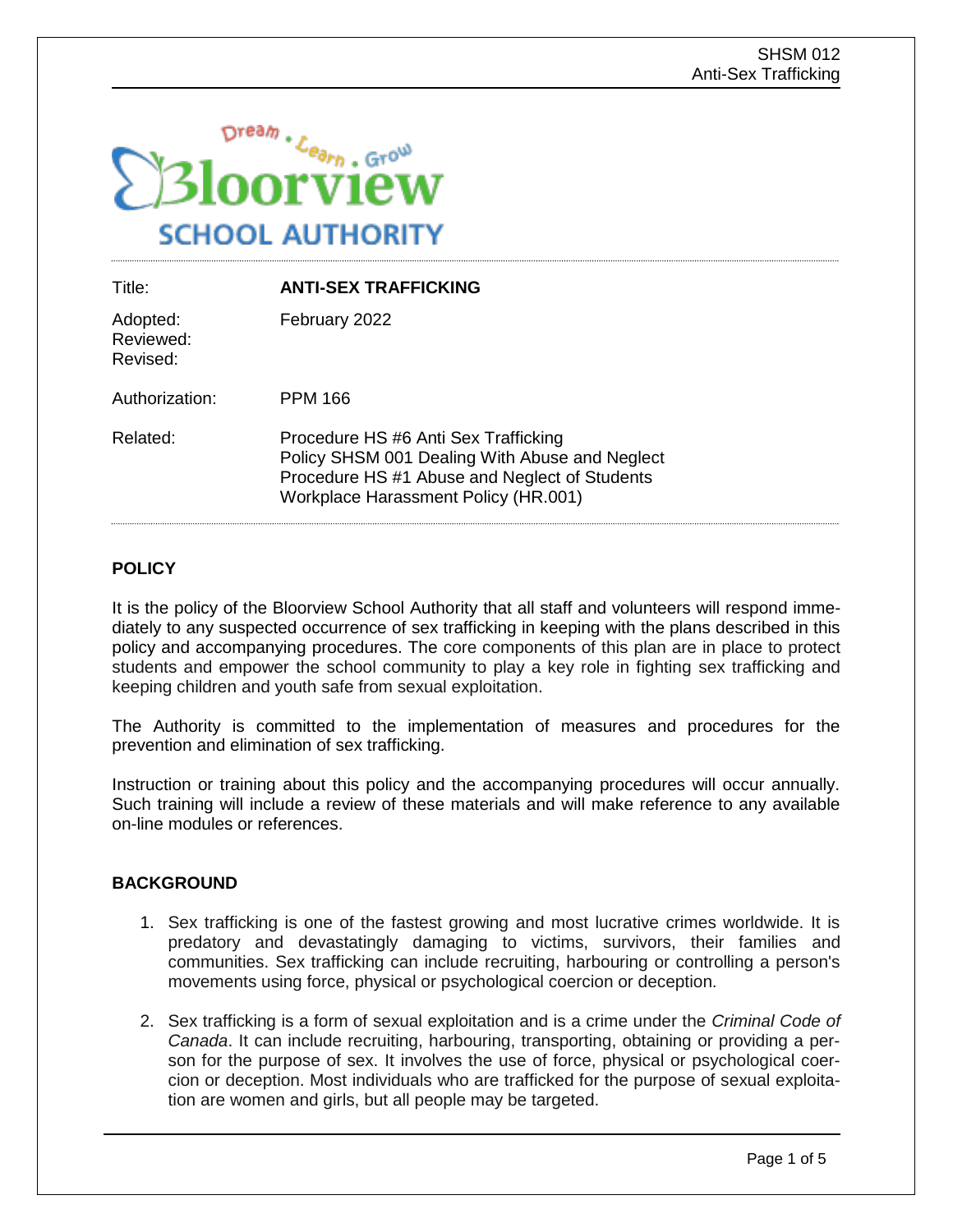- 3. School-aged children and youth are prime targets for traffickers for the purposes of sexual exploitation. Students face a multitude of diverse and intersecting factors that increase their vulnerability to violence and harm. They may have difficulty identifying warning signs of sex trafficking, recognizing when they may be in danger and knowing how to seek help.
- 4. Due to almost daily contact with students, teachers and other education staff are well placed to educate on prevention and promote healthy relationships, notice troubling changes in behaviour, and connect with students as caring adults. Trained staff will be better equipped to identify the cues and safely intervene if they suspect a student is being trafficked or involved in trafficking.
- 5. Education can also serve as a key factor in helping survivors of trafficking heal and rebuild their lives, helping to prevent re-victimization and resetting students on a healing trajectory towards positive outcomes.
- 6. Education staff can spot the warning signs and safely connect those who are, have been or are at risk of being trafficked to the appropriate supports and culturally responsive community programs and services.
- 7. The Ministry of Education's policy framework builds on the updated Health and Physical Education (HPE) curriculum for Grades 1 to 8. In grades 1 to 3, students start to learn skills to identify, develop and maintain healthy relationships, to identify and respond to exploitative and coercive behaviour, and how to seek help as needed. These skills help protect students from sex trafficking by teaching them to identify when they are in an unsafe situation. In Grades 4 to 8 students continue to develop the skills they need to stay safe (in person and online), and how to help themselves and others. Students also learn about the impacts of sexually explicit media, including pornography. In every grade, students learn about consent, healthy relationships, and online safety, building foundational skills that support safe, healthy relationships throughout their lives.
- 8. Technology and the internet are increasingly playing a role in the practices and processes that enable sex trafficking. With students spending more unsupervised time online, social media platforms, applications and other online tools are increasingly being used by traffickers and other sexual predators to lure, groom, and recruit young for the purposes of sexual exploitation.
- 9. Some groups are at increased risk of being trafficked.
	- Systemic racism and discrimination have led to a disproportionate number of Indigenous and Black children and youth in care, which can lead to a lack of consistent relationships with caring adults and peers in schools.
	- Indigenous peoples are especially vulnerable to sex trafficking due to historic and ongoing systemic discrimination, First Nation youth transitioning from remote Northern communities to schools in urban centres can also face increased safety risks.
	- Language barriers, isolation, economic disadvantage or a lack of community and social supports may leave newcomer youth with increased vulnerability to trafficking.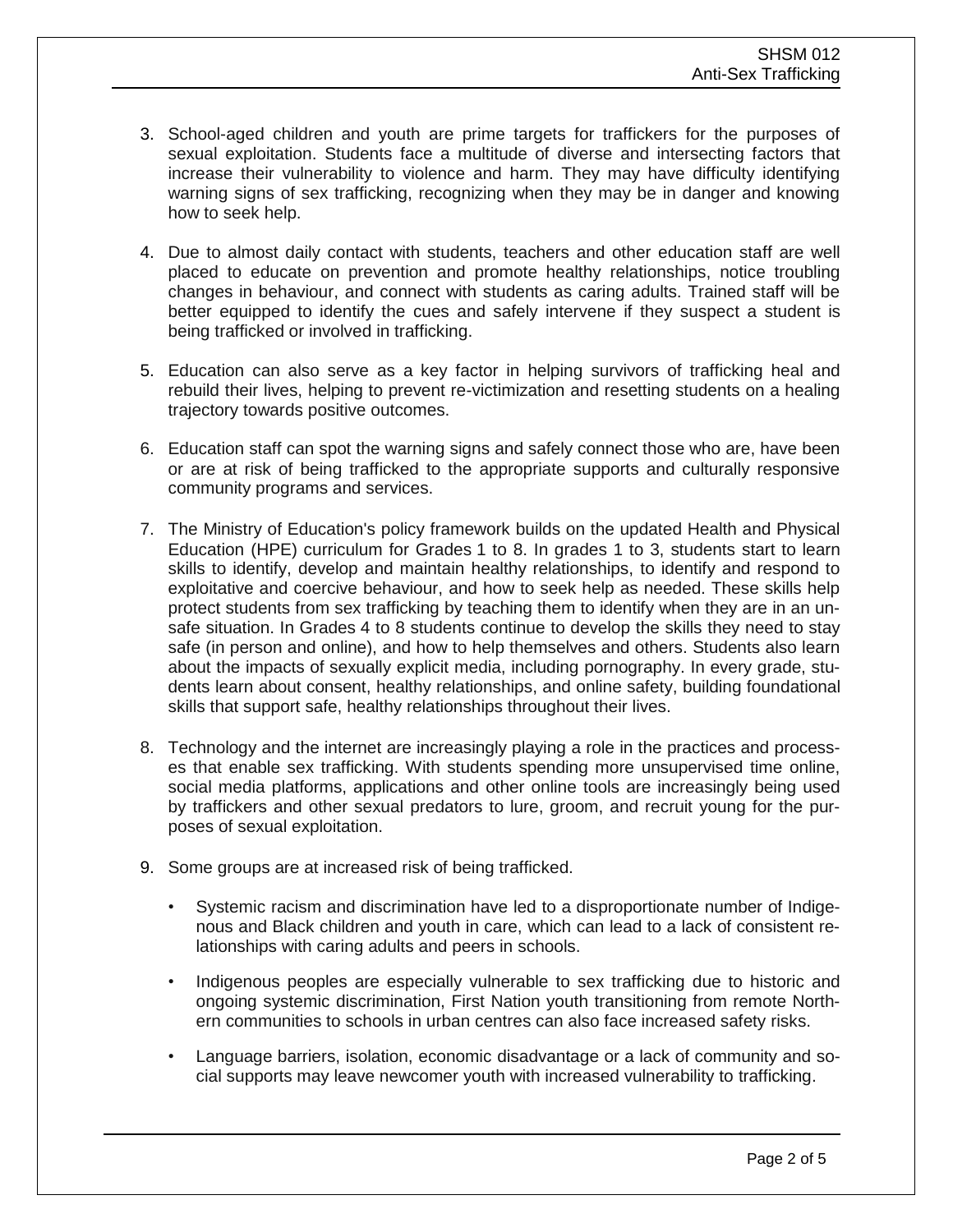- Students with disabilities may experience bullying and isolation in addition to having difficulty understanding the intentions of others.
- Students who are 2SLGBTQQIA experience high rates of bullying, assaults and sexual abuse, and they may face isolation or displacement if they experience rejection from their family or the community.

#### **GUIDING PRINCIPLES**

- 1. Parents, guardians and caregivers are key partners in the development, implementation and review of the Authority's anti-sex trafficking protocols. Care must be given when reaching out to parents, families and caregivers to ensure they are safe adults prior to engaging with them on matters regarding the students.
- 2. School-aged children and youth will benefit from early intervention to reduce their vulnerability to sex trafficking and from connections to supports and help to rebuild their lives.
- 3. The Authority and its employees recognize that the best way to protect students from exposure to sex trafficking is to reduce the threat and to increase the vigilance
- 4. There is a shared responsibility for the prevention of sex trafficking. Every Authority employee regardless of job title has a direct responsibility and accountability for violence prevention as an essential part of his or her job.
- 5. Students are at the centre of this work and should be involved in efforts to develop actions against sex trafficking.
- 6. Ongoing consultation and engagement with community groups/agencies that support members of the school community is essential to supporting anti-sex trafficking approaches that are responsive to diverse students and the needs of local school communities.
- 7. This policy and the accompanying procedures will complement existing prevention efforts in schools, including the teaching of consent, healthy relationships and healthy sexuality.
- 8. The development of procedures must respect confidentiality and ensure that the student fully understands how their information may be used or with whom it may be shared. It is key to develop referral relationships with community service organizations while adhering to applicable legal requirements, including those under the *Municipal Freedom of Information and Protection of Privacy Act;* the Ontario *Human Rights Code;* the *Accessibility for Ontarians with Disabilities Act, 2005;* the *Education Act;* and the *Child, Youth and Family Services Act, 2017*.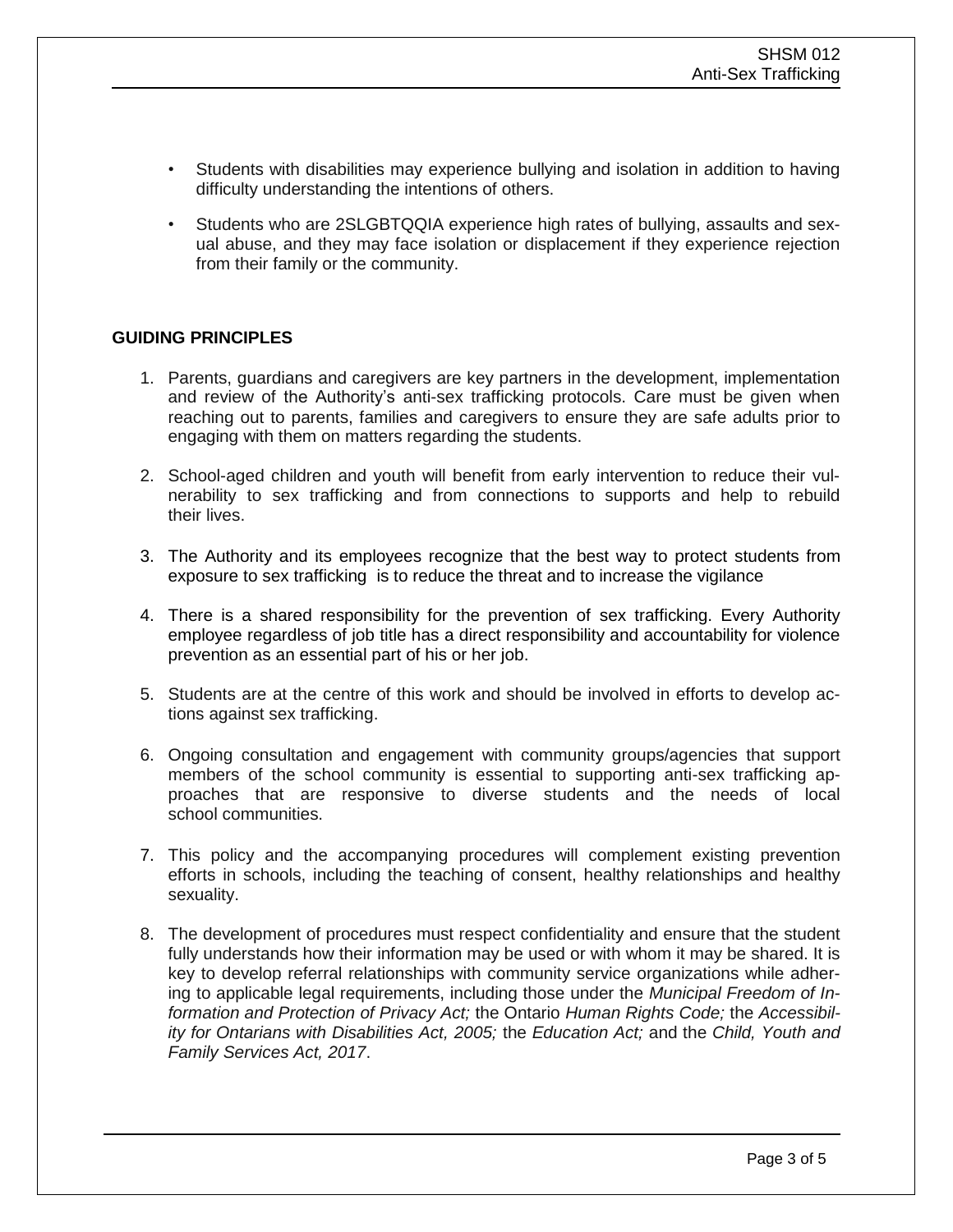9. This policy and the accompanying procedures demonstrate a human rights-based, nonjudgmental, culturally responsive, survivor-centered and trauma-informed approach to raising awareness, preventing, identifying and responding to sex trafficking

### **Additional Notes**

- 1. Historical and ongoing trauma with the education system can be a barrier to the meaningful participation of Indigenous parents, caregivers, and communities. The Authority will consider specific outreach and supports to Indigenous parents and caregivers, as well as groups that are disproportionately impacted by trafficking, to build their awareness and participation.
- 2. The Authority will collaborate with local school boards, the hospital, community groups and local police services, in order to facilitate information-sharing and a coordinated response. safe and equitable approach to the protocol.
- 3. The Authority staff should build on existing local multi-sectoral processes that may have been established to respond to sex trafficking. This might include local anti sex trafficking committees, local situation tables and processes with victim services, sexual assault centres, youth shelters, public health units and other community-based organizations.
- 4. Consideration may also be given to aligning with and leveraging local community safety and well-being planning efforts, such as community consultations, planning advisory committees or action teams, as well as sex trafficking strategies or programs that have been identified and/or implemented through a local community safety and well-being plan.